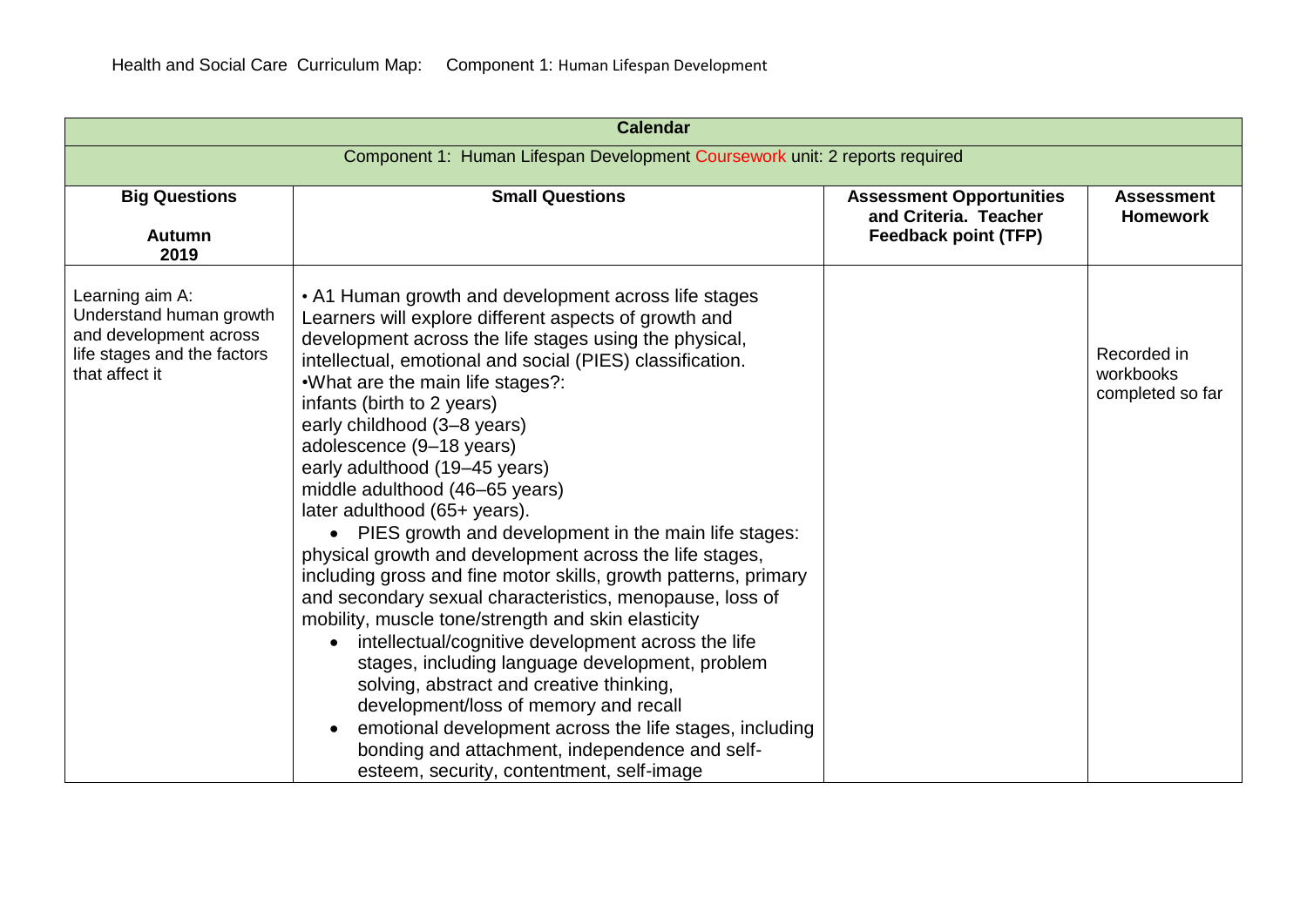|                                                  | social development across the life stages, including the<br>formation of relationships with others and the<br>socialisation process.                                                                                                                                                                                                                                                                                                                                                                                                                                                                                                                                                    |                                                                                                                                                                                                                                                                                                                                                                                 |  |
|--------------------------------------------------|-----------------------------------------------------------------------------------------------------------------------------------------------------------------------------------------------------------------------------------------------------------------------------------------------------------------------------------------------------------------------------------------------------------------------------------------------------------------------------------------------------------------------------------------------------------------------------------------------------------------------------------------------------------------------------------------|---------------------------------------------------------------------------------------------------------------------------------------------------------------------------------------------------------------------------------------------------------------------------------------------------------------------------------------------------------------------------------|--|
| • A2 Factors affecting<br>growth and development | Learners will explore the different factors that can affect an<br>individual's growth and development. Different factors will<br>impact on different aspects of growth and development.<br>• Physical factors, to include: genetic inheritance<br>experience of illness and disease diet and lifestyle choices<br>appearance.<br>• Social and cultural factors, to include: culture, e.g.<br>community involvement, religion, gender roles and<br>expectations educational experiences o the influence of role<br>models the influence of social isolation personal<br>relationships with friends and family.<br>• Economic factors, to include: income/wealth material<br>possessions. | Assignment LA:A                                                                                                                                                                                                                                                                                                                                                                 |  |
|                                                  |                                                                                                                                                                                                                                                                                                                                                                                                                                                                                                                                                                                                                                                                                         | Learners could be asked to write<br>a report to illustrate how people<br>change over different life stages.<br>Learners could choose an<br>individual, e.g. a well-known<br>person, and carry out desk<br>research to find out how they<br>have changed over the course<br>of three life stages (the life<br>stages chosen by learners) and<br>then use this to write a report. |  |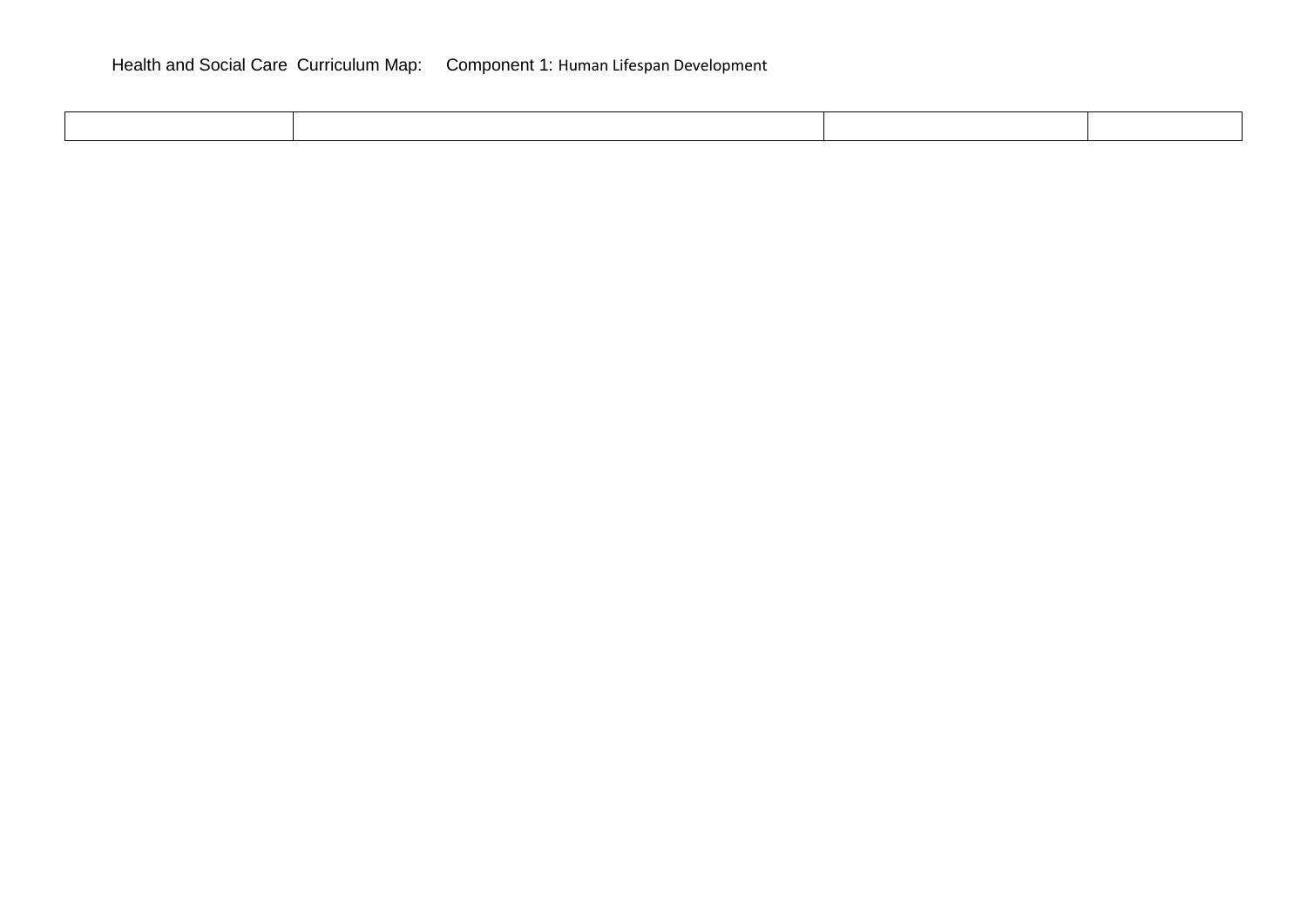| <b>Calendar</b>                                                                                                                                                                                                                                    |                                                                                                                                                                                                                                                                                                                                                                                                                             |                   |                                              |
|----------------------------------------------------------------------------------------------------------------------------------------------------------------------------------------------------------------------------------------------------|-----------------------------------------------------------------------------------------------------------------------------------------------------------------------------------------------------------------------------------------------------------------------------------------------------------------------------------------------------------------------------------------------------------------------------|-------------------|----------------------------------------------|
|                                                                                                                                                                                                                                                    |                                                                                                                                                                                                                                                                                                                                                                                                                             |                   |                                              |
| <b>Big Questions</b>                                                                                                                                                                                                                               | <b>Small Questions</b>                                                                                                                                                                                                                                                                                                                                                                                                      | <b>Assessment</b> | <b>Homework</b>                              |
| B1 What are the<br>different types of life<br>event?<br>Life events are<br>expected or<br>unexpected events<br>that occur in an<br>individual's life.<br>Learners will explore<br>the different events<br>that can impact on<br>people's physical, | How do physical events, to include: accident/injury ill health<br>affect development?<br>• How do Relationship changes, to include: entering into<br>$\bullet$<br>relationships marriage divorce parenthood bereavement<br>affect development?<br>How life circumstances, to include do: moving house,<br>$\bullet$<br>school or job exclusion from education redundancy<br>imprisonment and retirement affect development? |                   | Recorded in<br>workbooks<br>completed so far |
| intellectual, emotional<br>and social<br>development.                                                                                                                                                                                              |                                                                                                                                                                                                                                                                                                                                                                                                                             |                   |                                              |
| B2 How do people<br>cope with change<br>caused by life events?                                                                                                                                                                                     | Learners will explore how individuals can adapt or be supported<br>through changes caused by life events. People may react very<br>differently to the same type of even                                                                                                                                                                                                                                                     |                   |                                              |
|                                                                                                                                                                                                                                                    | How individuals adapt to these changes?                                                                                                                                                                                                                                                                                                                                                                                     |                   |                                              |
|                                                                                                                                                                                                                                                    | . What sources of support are there: family, friends, partner's<br>professional carers and services community groups, voluntary and<br>faith-based organisations?<br>How do these support people?                                                                                                                                                                                                                           |                   |                                              |
|                                                                                                                                                                                                                                                    |                                                                                                                                                                                                                                                                                                                                                                                                                             |                   |                                              |